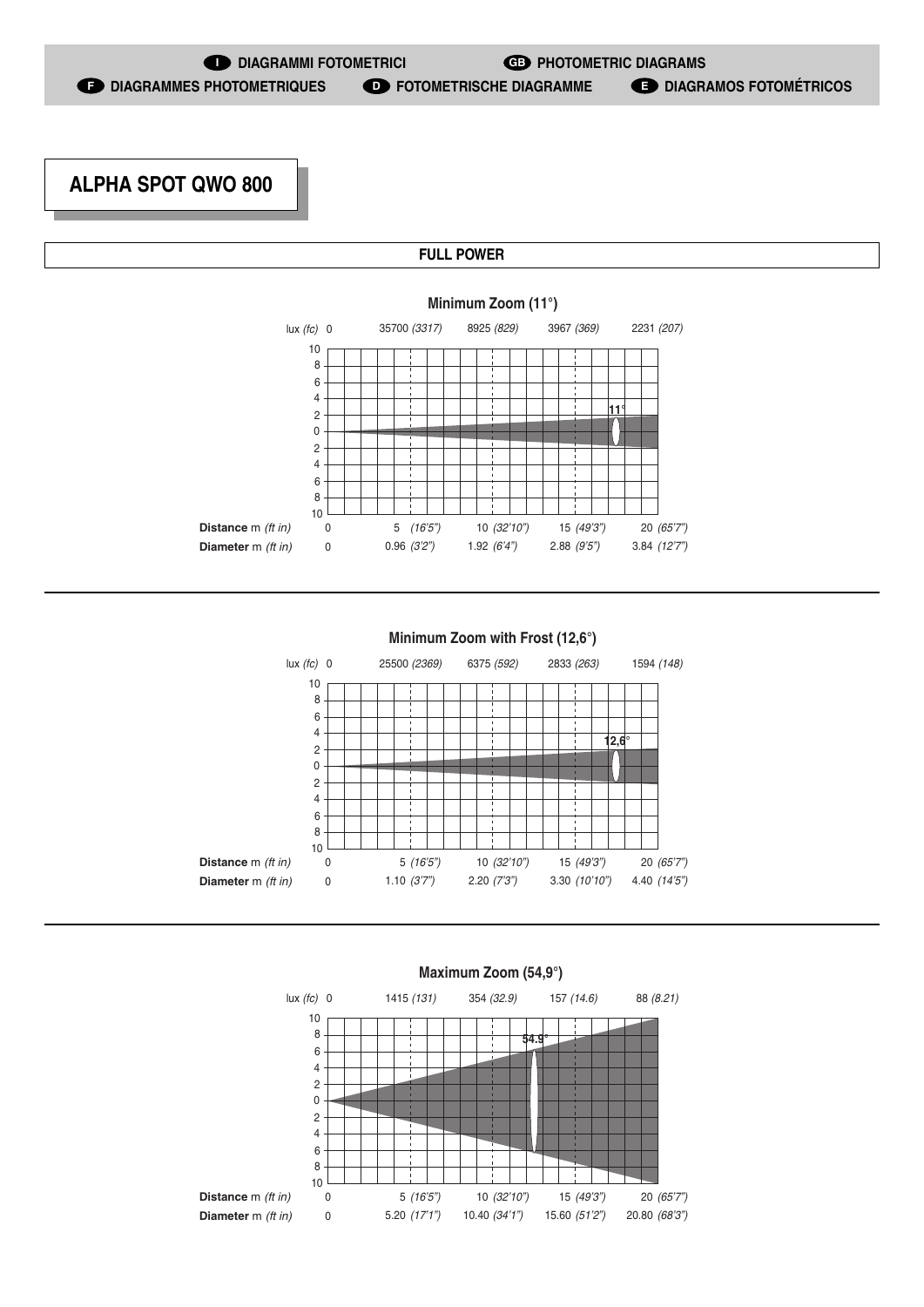

**Minimum Zoom in extra-run (7,6°)** lux (fc) 0 75100 (6977) 18775 (1744) 8344 (775) 4694 (436) -i **7.6°** Ť Λ  $\frac{1}{2}$  **Distance** m (ft in) 0 5 (16'5") 10 (32'10") 15 (49'3") 20 (65'7") **Diameter** m (ft in) 0 0.66 (2'2") 1.32 (4'4") 1.98 (6'6") 2.64 (8'8")



### **Maximum Zoom with Frost (54,9°)**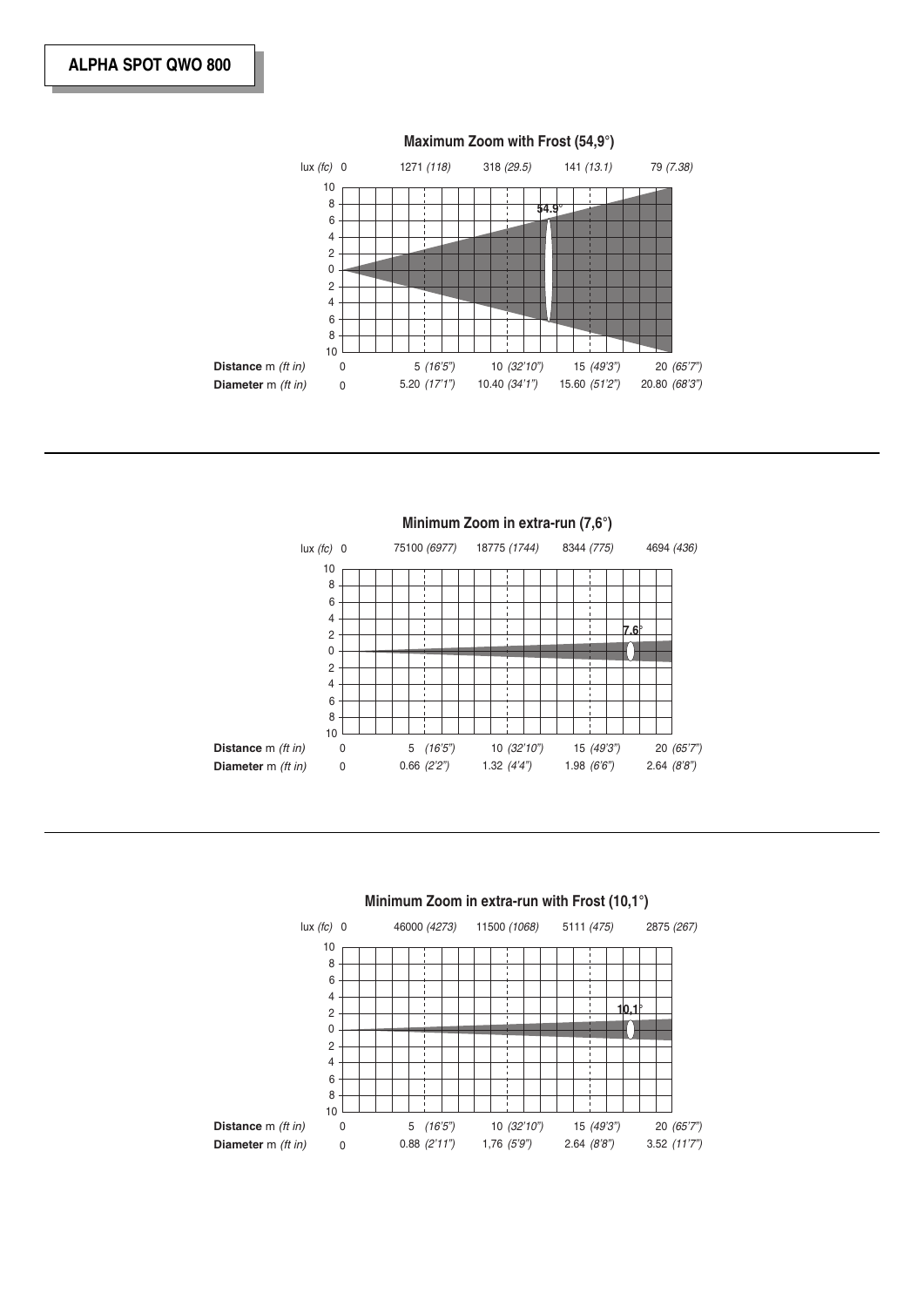## **HALF POWER**